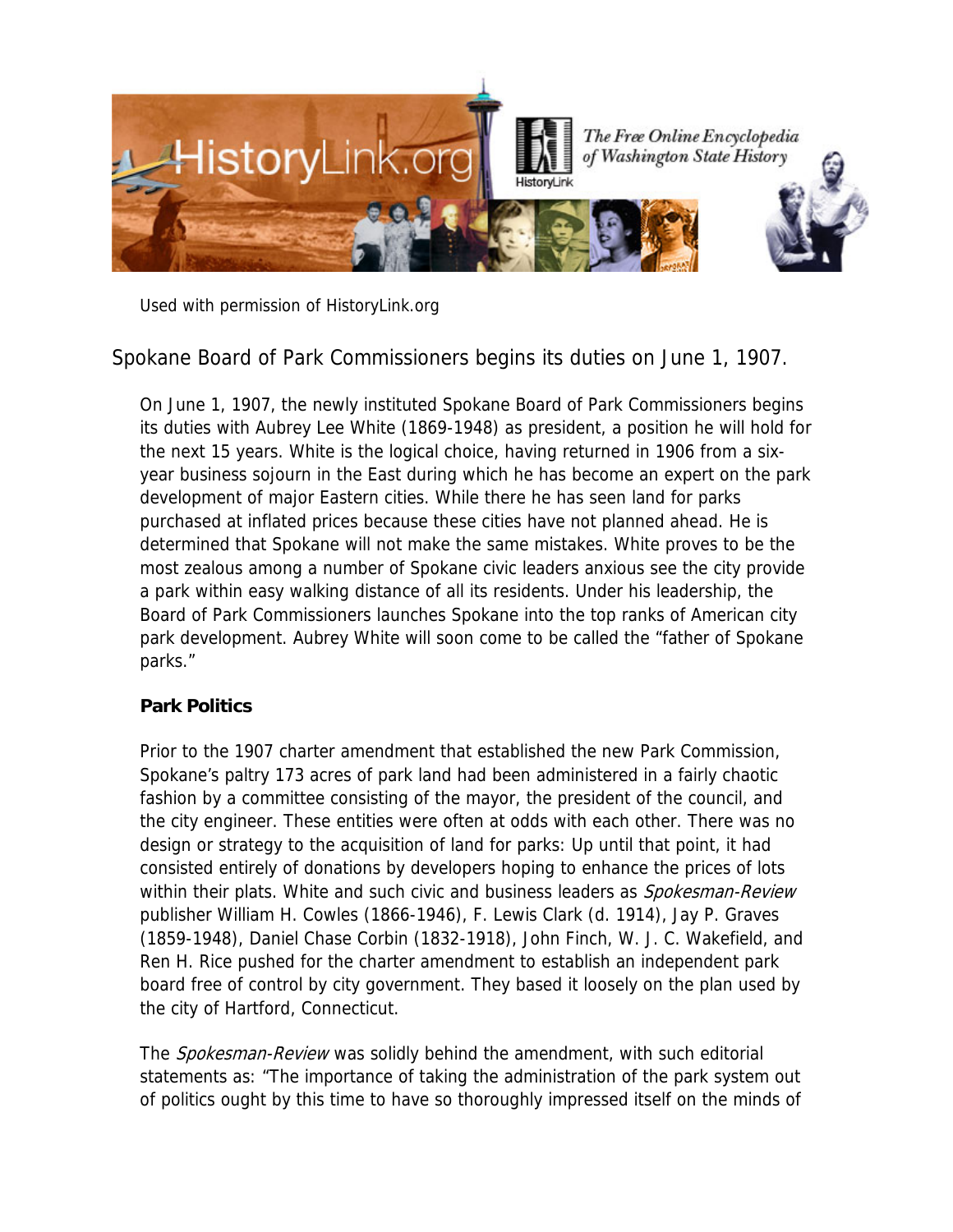the people to insure a full and favorable vote" (Dyer, 260). To some, especially rival newspaper *Spokane Press*, such a position appeared during ensuing years to have been disingenuous. In addition to the newspaper, the Cowles business empire included vast real-estate holdings in and outside of the city. Such Spokane Press headlines as "Cowles Had City at his Mercy in Deal with Park Board" suggest conflicts of interest or worse (*Spokane Press*). Spokane, however, was not alone in these cozy arrangements between park boards and real-estate developers. As historian John Fahey has pointed out: "The mutual interests of park men and real estate men were so evident in most communities that critics of city beautification often accused park departments of spending public funds to benefit real estate developers" (Fahey, 177).

## **Acquiring Land and Hiring the Olmsteds**

The voters of Spokane approved the amendment on May 7, 1907, by a margin of three to one. It called for an independent, non-political board of 10 unpaid members. One would be replaced each year, thereby ensuring both continuity and fresh perspectives. The first commissioners were Amasa B. Campbell (1845-1912), Dr. P. S. Byrne, F. E. Goodall, A. W. Jones, E. B. Hyde, J. W. Wentworth, F. P. Hogan, Charles Liftchild, Aubrey Lee White and A. M. Winston. White was promptly elected president, and Mayor Floyd L. Daggett would serve in an ex-officio capacity. Immediately the new board was confronted with debts incurred under the previous board. A loan of \$12,000 from the City Council and a subsequent bond issue of \$100,000 paid off the debts, but there was little money for land acquisition. A new city charter adopted in 1910 retained the park board as an independent body with the same structure provided by the 1907 amendment.

An early and brilliant move of the new Board of Park Commissioners, again under White's leadership, was to hire the Olmsted Brothers firm of landscape architects of Brookline, Massachusetts, to develop a comprehensive plan for the development of Spokane's parks, parkways, and many city streets. White was already familiar with their work in the East, the founder of the company, Frederick Law Olmsted (1822- 1903) having planned New York's Central Park. In June 1907, at White's instigation, John Charles Olmsted (1852-1920), a nephew of the late founder, met with the board, which then contracted for the firm's services at an amazing bargain of \$1,000. In 1908 a comprehensive plan that was largely the work of Olmsted partner J. Frederick Dawson was delivered for a total cost of \$1,306. This plan included recommendations for parks, streets, and the Spokane River waterfront. The board delayed its publication until 1913 in order to prevent alerting the owners of desired land, who would raise their prices. This document contains not only the Olmsted recommendations but also an extensive report of the board's progress to 1913.